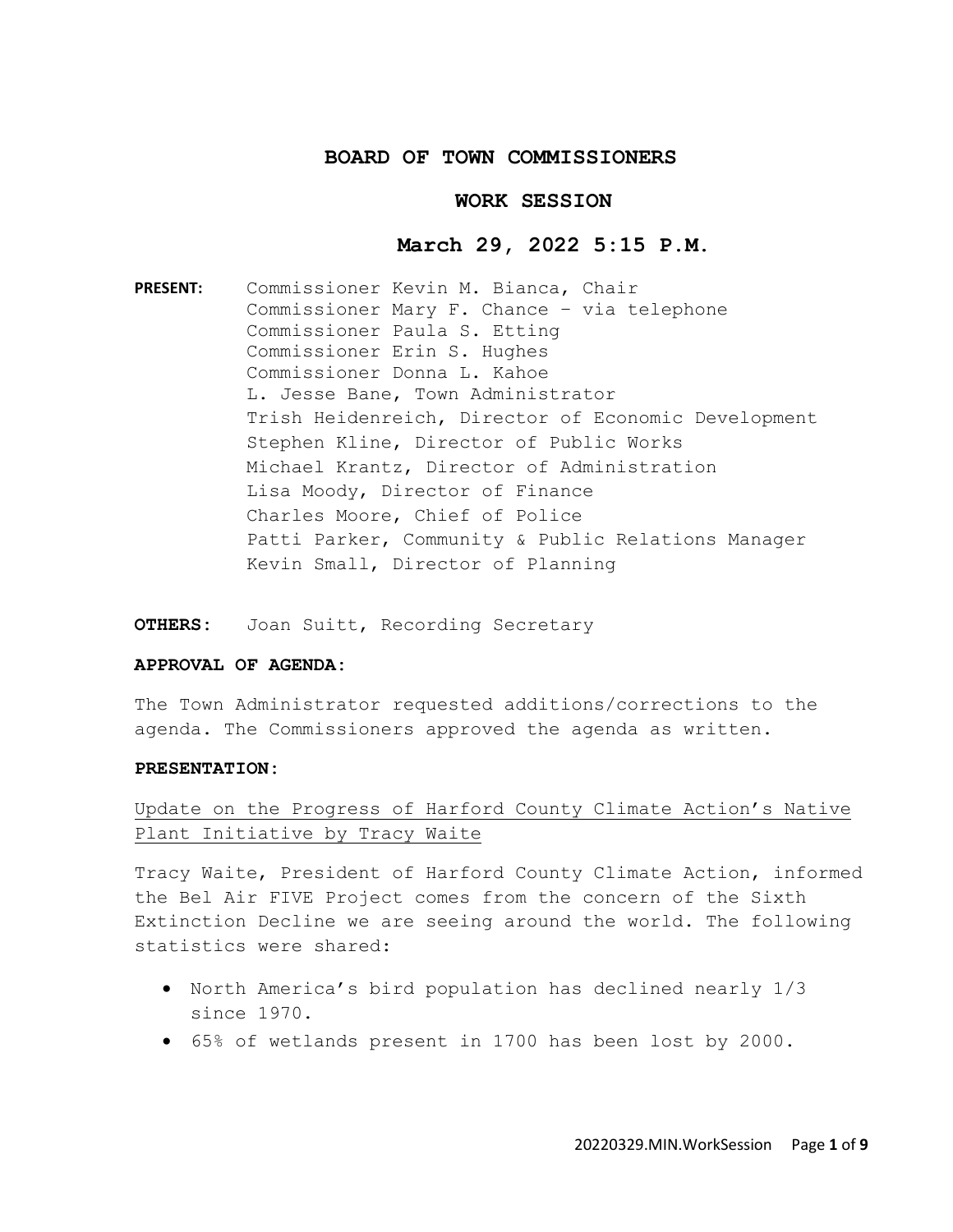• Eastern Monarch butterfly population has decreased for 2 decades and a rate of 6x faster since 2008 according to a new study by the University of Maryland.

Ms. Waite advised these are only some statistics being gathered. The Western Monarch butterflies wintering in California rebounded to the highest number in 5 years. Ms. Waite is grateful things are being done to save butterflies and the efforts do make a difference.

Solutions to make a local difference:

- Planting native host plants
	- 1. Ten Petal Sunflower
	- 2. Helianthus decapetalus

Ms. Waite notified the iNaturalist app can be downloaded on cell phones. Pictures of butterflies and caterpillars are uploaded to iNaturalist and will be identified by an expert. After confirmation, the sighting will automatically upload to the Maryland Biodiversity Project where people can see the impact of efforts being done.

Ms. Waite advised the butterflies and caterpillars for the Bel Air FIVE Project are:

- Monarch
- Great Spangled Fritillary
- Silvery Checkerspot
- Spicebush Swallowtail
- Unicorn Caterpillar Moth

The following events have been planned:

- April 30th at Bel Air Library from 10:00 2:00 p.m. Tables with information on the project and activities for children.
- May 10th at Bel Air Armory, 6:00 p.m. speaker Doug Tallamy, Entomologist from the University of Delaware.
- May 14th at Rockfield 9:00 12 noon Invasive Vine Removal Day.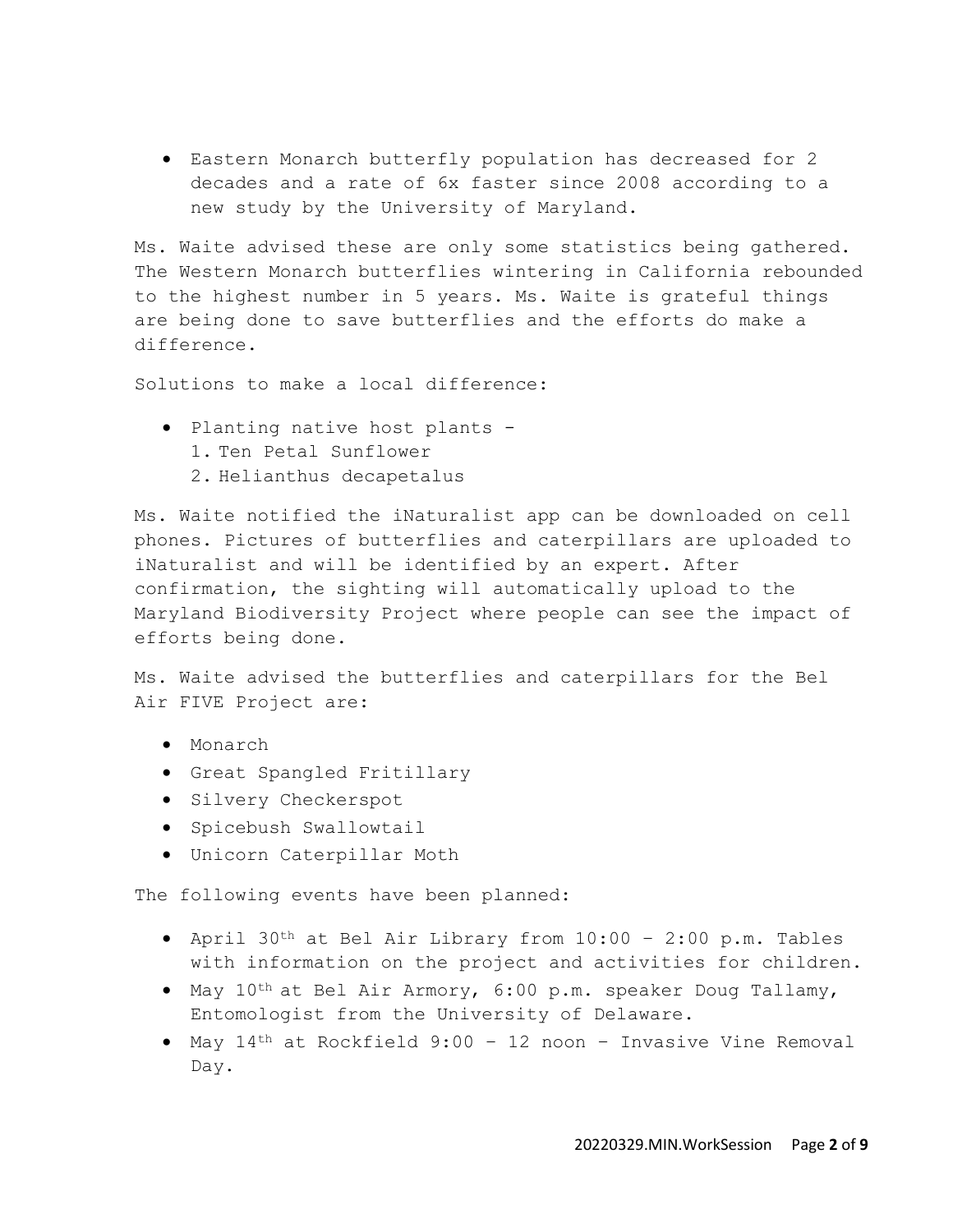• May 20th Garden Mart at Bel Air Armory from 8:30 – 1:30 p.m. Native host plants will be sold.

The Community & Public Relations Manager requested the website. Ms. Waite advised [www.hcclimateaction.org](http://www.hcclimateaction.org/) and is also located on the Town's website. A brochure is available about the project.

#### **TOWN ADMINISTRATOR'S REPORT:**

## Rockfield Barn Addition to Barn Quilt Trail of Harford County

The Town Administrator notified the Department of Public Works hung the 25th Barn Quilt in Harford County on the barn at Rockfield. Maryland Public Television has organized a bus tour looking at several Barn Quilts in Harford County on April  $8<sup>th</sup>$ . Contact the Town Administrator if interested in attending.

The Town Administrator informed Duke Thompson, President of the Maryland Conservatory of Music, is putting together a fundraiser concert on May 22<sup>nd</sup> at St. Matthews Church from  $4:00 - 6:00 \text{ p.m.}$ for the people of Ukraine who left their country.

Mr. Thompson is looking for sponsorships from the Town of Bel Air and Harford County. Mr. Thompson is suggesting any funds raised should be sent by the Town and Harford County. The Town Administrator advised this is all preliminary and he will keep the Commissioners posted.

# **TENATIVE AGENDA FOR TOWN MEETING (April 4, 2022 at 7:30 p.m.)**

#### **Presentations:**

#### Arbor Day Proclamation

The Arbor Day Proclamation will be presented.

#### Kite Festival Proclamation

The Kite Festival Proclamation will be presented. Allen Ault, founder of the Kite Festival, will be in attendance.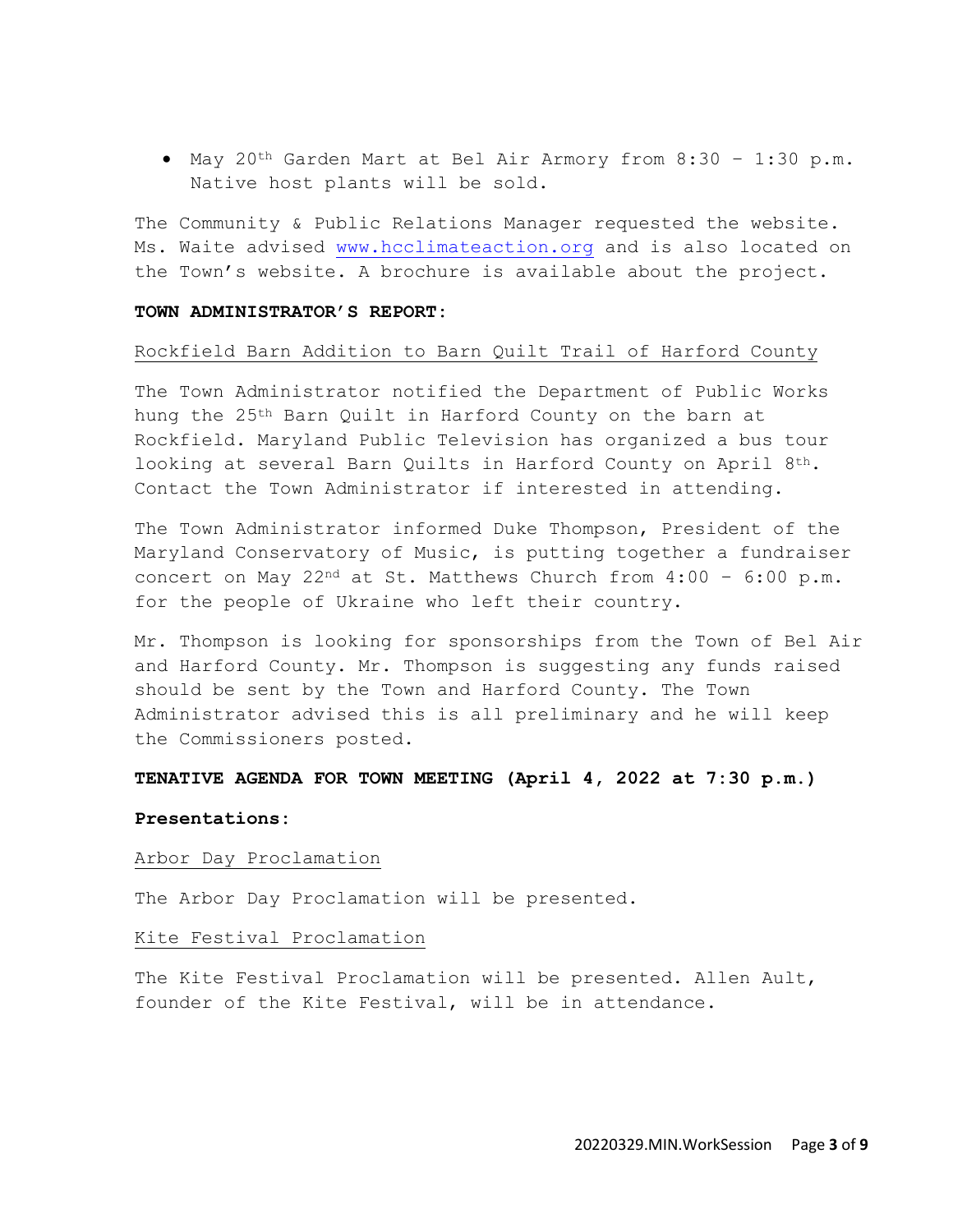# Recognition of Janice Parrino – Retiring Police Communications Operator II

The Director of Administration informed the retirement of Janice Parrino will be recognized.

### Appearance and Beautification Committee Awards

The Appearance and Beautification Committee Awards will be presented for Spring/Summer and Christmas.

## **Public Hearings:**

Ordinance 808-22 Adequate Public Facilities

## Resolution 1181-22 Fiscal Year 2022 Budget Amendment

Ordinance 808-22 and Resolution 1181-22 were introduced during the Town Board meeting on March  $21^{st}$  and the Public Hearing is scheduled.

## **Unfinished Business:**

#### Ordinance 802-22 Adequate Public Facilities

Resolution 1181-22 Fiscal Year 2022 Budget Amendment

The Commissioners will vote for approval.

Amendment recommendations:

1. To move the funds for the Pocket Park furniture where it will be funded. There are some possible grant opportunities and want to shift from using Capital Reserve to a proposed grant line.

Chair Bianca inquired will there be delays in ordering the furniture or opening the park. The Director of Finance stated the Town has to wait for the approval of the grant. Chair Bianca asked for the timeline.

The Director of Planning stated the grant board is not meeting until June and the park should be finished at the same time. The Director of Planning advised we might have to order the furniture now.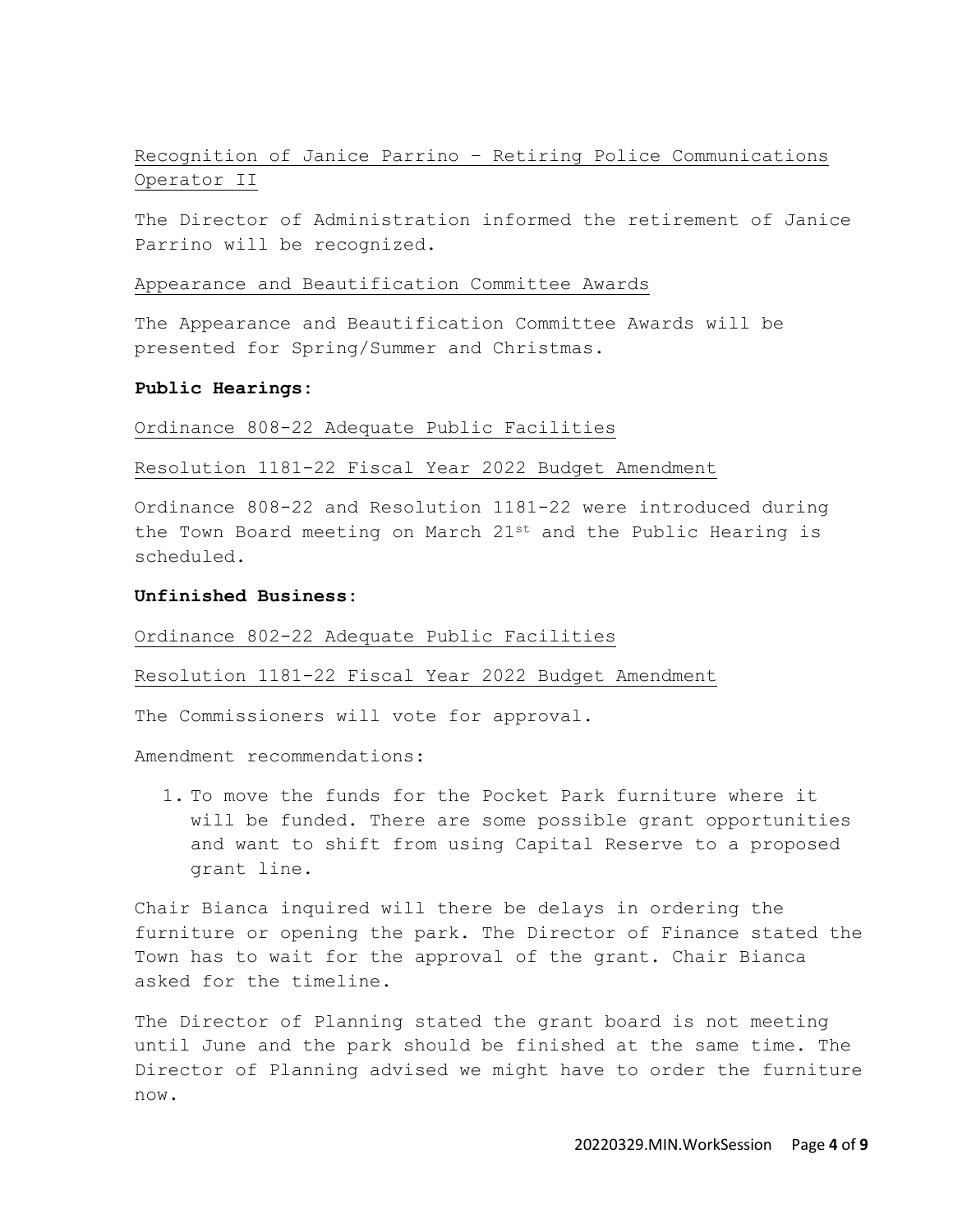Chair Bianca mentioned shipping delays and does not want to open the park where people would not have all the amenities. Chair Bianca prefers the furniture be ordered now.

Commissioner Etting wanted clarification if funds were left in grants could the furniture be ordered. The Director of Finance stated typically we should not order unless knowing the grant has been approved. The Director of Finance advised there is a backup funding source.

Commissioner Etting asked if the Town feels the grant will be awarded. The Director of Planning stated the Town may not get all the funds but there is another source.

Commissioner Kahoe wanted to know more about the miscellaneous item. The Director of Finance informed it is a miscellaneous grant line item and is not Federal, State or County. The Director of Finance stated typically we do not want to use Capital Reserve when other opportunities are available. The Capital Reserve should be the last resort. The Director of Finance wants to move forward with applying for the grants as the first source.

Chair Bianca's priority is to order the furniture sooner than later. Commissioner Etting understands there are delays and it would be terrible to lose all the good weather because we did not order furniture.

Commissioner Hughes felt there would be other solutions found and not go into Capital Reserve. Commissioner Hughes understands everyone wants the Pocket Park completed but there are long term consequences when diving into the Capital Reserve if we do not absolutely have to.

Chair Bianca thanked the Director of Finance for finding another method. The Director of Planning stated another backup is using the existing concrete tables already in place.

Chair Bianca suggested having a discussion on the Capital Reserve. The Director of Finance recommends getting through the Police/Town Hall project before that discussion.

2. Remove \$35,000 from FY22 Capital Revenue for the Town's match for the Homestead Park project. The park will not be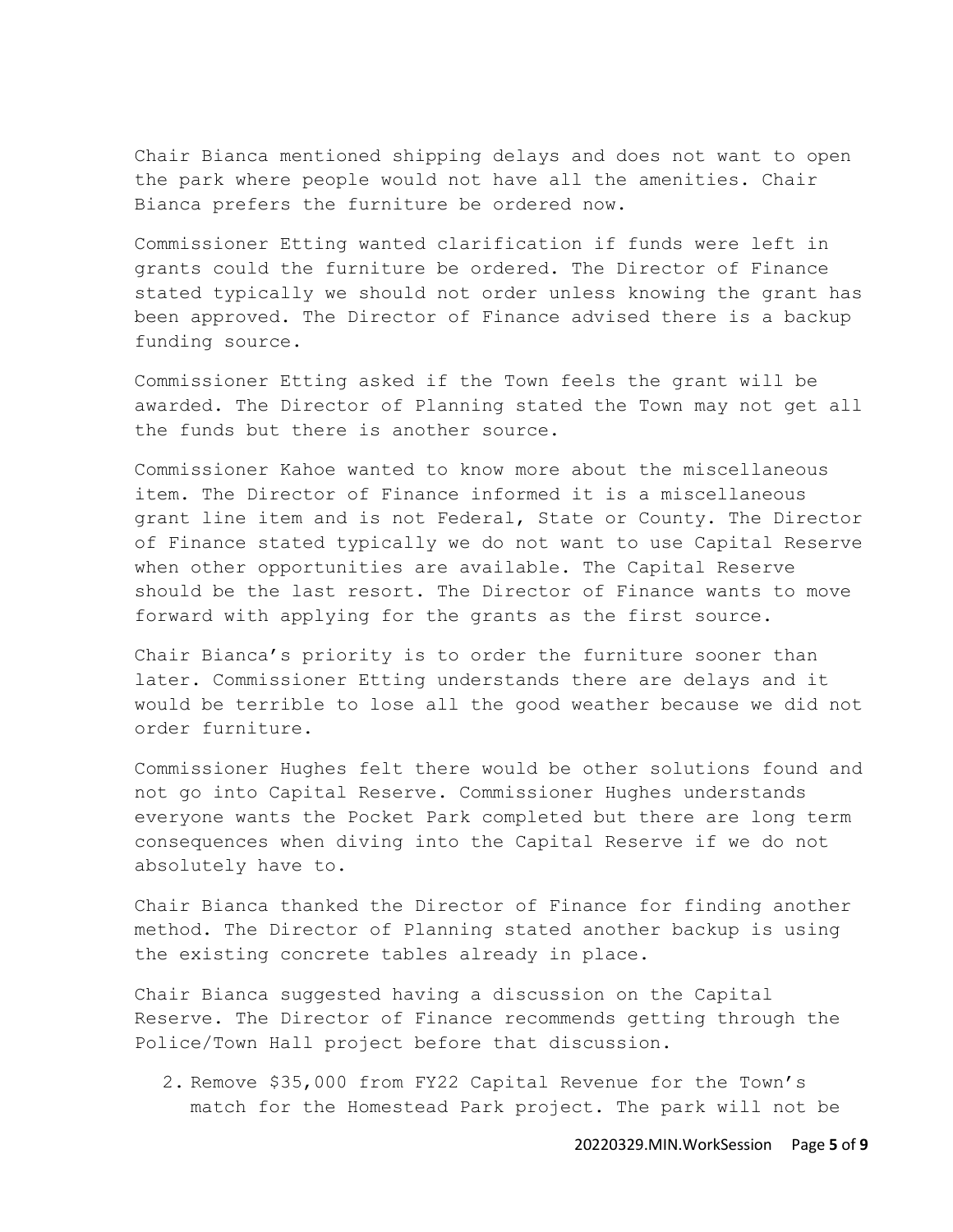completed in this fiscal year and will be using grant dollars. Next fiscal year we will see the \$35,000.

3. ARPA funds – piggyback on Harford County for a Consultant to assist the Town in making sure the money is used properly, reported appropriately, and in accordance with Federal requirements in using funds.

## **New Business:**

## Resolution 1182-22 Fiscal Year 2023 Town Administrator's Budget

The Director of Finance stated this is a tough budget. The budget books will be distributed at the Town Board meeting and the first budget meeting is Thursday, April  $7<sup>th</sup>$  at 4:30 p.m.

## Harford County – Town Addendum to Sewer Agreement

The Director of Finance reported the Addendum was received from Harford County and all questions answered. This is the FY22 bulk rate Harford County charges to treat the Town's sewage and there is a decrease.

## Reappointment to the Tree Committee

Chair Bianca advised Marion McCarron has agreed to another term on the Tree Committee and recommends her reappointment.

#### **STAFFING UPDATE:**

The Director of Administration reported:

- Deputy Chief of Police second interview being scheduled.
- Equipment Operator declined position because starting salary was too low.
- Laborers interviews were held. Position to be posted again.
- Police Department positions are internal.

The Director of Administration advised some of the turnover in DPW has been unexpected and the Director of Public Works and staff have shouldered a burden maintaining services in-lieu of being short staffed.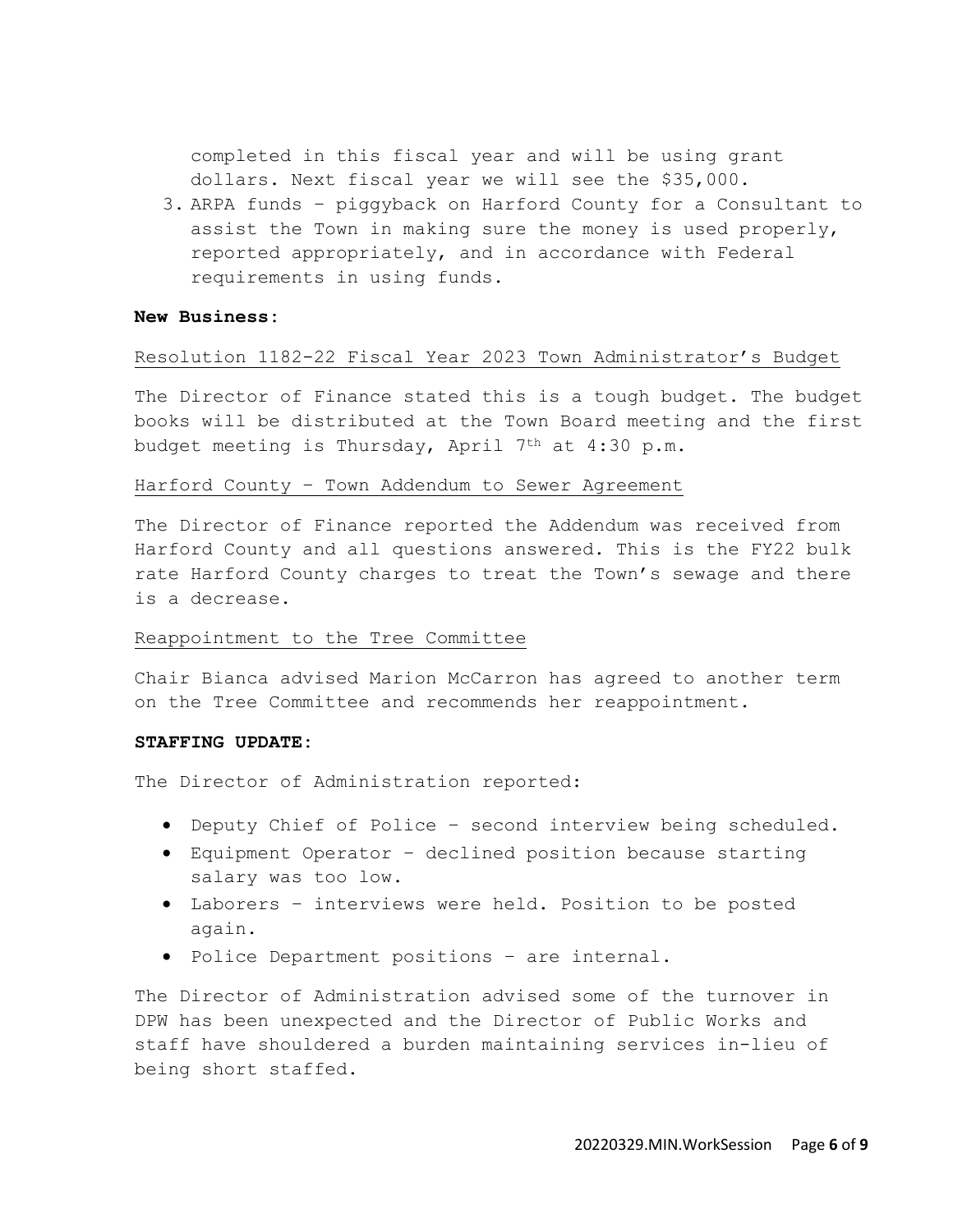The Town Administrator stated during the budget sessions we will be trying to address the issue of DPW staff but being competitive with the private sector is a problem. The Town Administrator advised the FY23 budget is difficult because of everything going up in price. The Town's priority is looking at a Merit and COLA increase and to take care of DPW staff.

# **CALENDAR:**

Calendars were distributed and the Town Administrator asked for additions. The Director of Economic Development informed of a ribbon cutting for Ferrari Frame & Design, which is a graduate from the Marketplace, will be held April 12th at 11:00 a.m.

The Director of Administration reminded:

- Commissioner's Retreat Saturday, April 2nd, Town Hall at 8:00 a.m. to 12:00 p.m.
- First budget session Thursday, April  $7<sup>th</sup>$  at  $4:30$  p.m.

#### **MISCELLANEOUS:**

#### Update on Building Progress

The Director of Public Works advised there were issues of wet soil and the cold weather slowed down the laying of concrete block. Construction is back on schedule and progressing nicely. The Director of Public Works informed this week mechanical and electrical will be roughed in, light poles and bases erected, and the electric/gas was finally approved by BGE. The payment for hookups was submitted and the contract for new furniture is being finalized. The Director of Public Works informed the exterior wall mock-up will be located behind the marquee and shows what the outside wall will look like.

## Restricted Parking by Permit

The Director of Planning informed most of the parking by permits are located around Bel Air High School or commercial areas in downtown. Some of those areas are drifting out of need and some are areas no longer needed. The Director of Planning advised the area being looked at to be released from the permit is Gordon Street where it intersects with Wallace Street to Richardson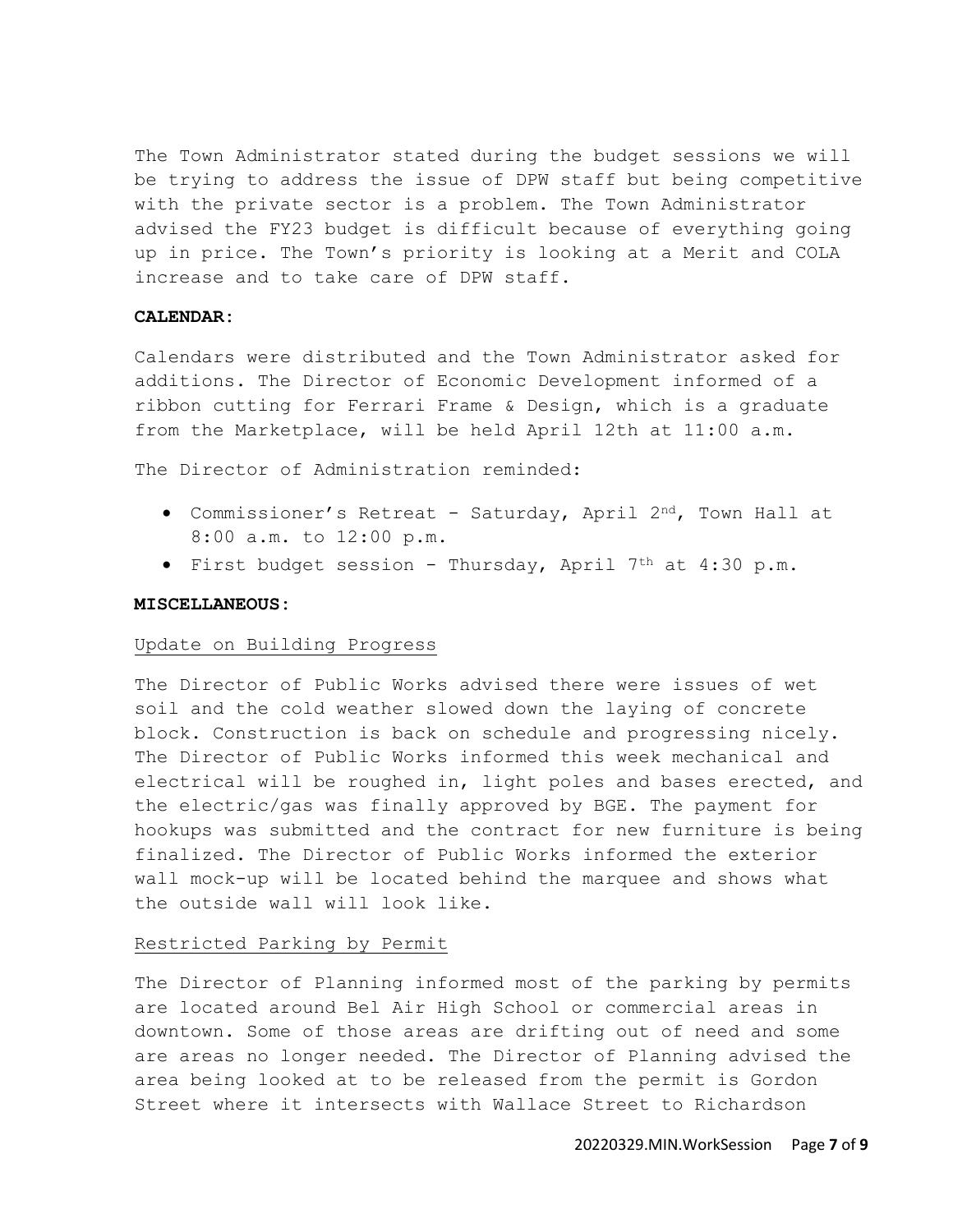Street which is most of W. Gordon Street. The Director of Planning informed there may be some apprehension because of the local micro-brewery and the Ma & Pa Trail where people may extend their parking out into the neighborhood.

The Director of Planning inquired if the Commissioners would like to move forward with the parking issue. Commissioner Kahoe recommends moving forward because the area is not being used since Harford Mutual has its own lot. Commissioner Hughes advised of her only seeing Williams lined up with cars during the BBQ Bash and

Farmers Market. Commissioner Hughes assumes ticketing of cars were limited unless someone called to complain.

Discussion will continue at the next Work Session.

## Comprehensive Rezoning

The Director of Planning advised the deadline for the Comprehensive Rezoning is next Monday. There are 10 properties that have been submitted, and emails were sent to the Commissioners. The Director of Planning stated the intent is for the Planning Commission to review April 3rd, be introduced to the Town Board April 18<sup>th</sup> and the Public Hearing May 2<sup>nd</sup>. The Development Regulations will then be looked at.

#### **COMMISSIONER'S COMMENTS:**

Commissioner Kahoe informed the Garden Mart is scheduled May 20th at the Armory.

Commissioner Kahoe advised Take a Chance on Art sponsored by the Cultural Arts Commission was a fun event. The Director of Economic Development notified 110 tickets were sold and appreciates the efforts of all artists.

Commissioner Etting stated the Elderly & Needy Citizens Committee recently met and discussed how to reach the elderly who need services. During the meeting, the Bel Air Police Department made a presentation about the LEAD Program. Commissioner Etting advised the next meeting is May 24th at 8:30 a.m.